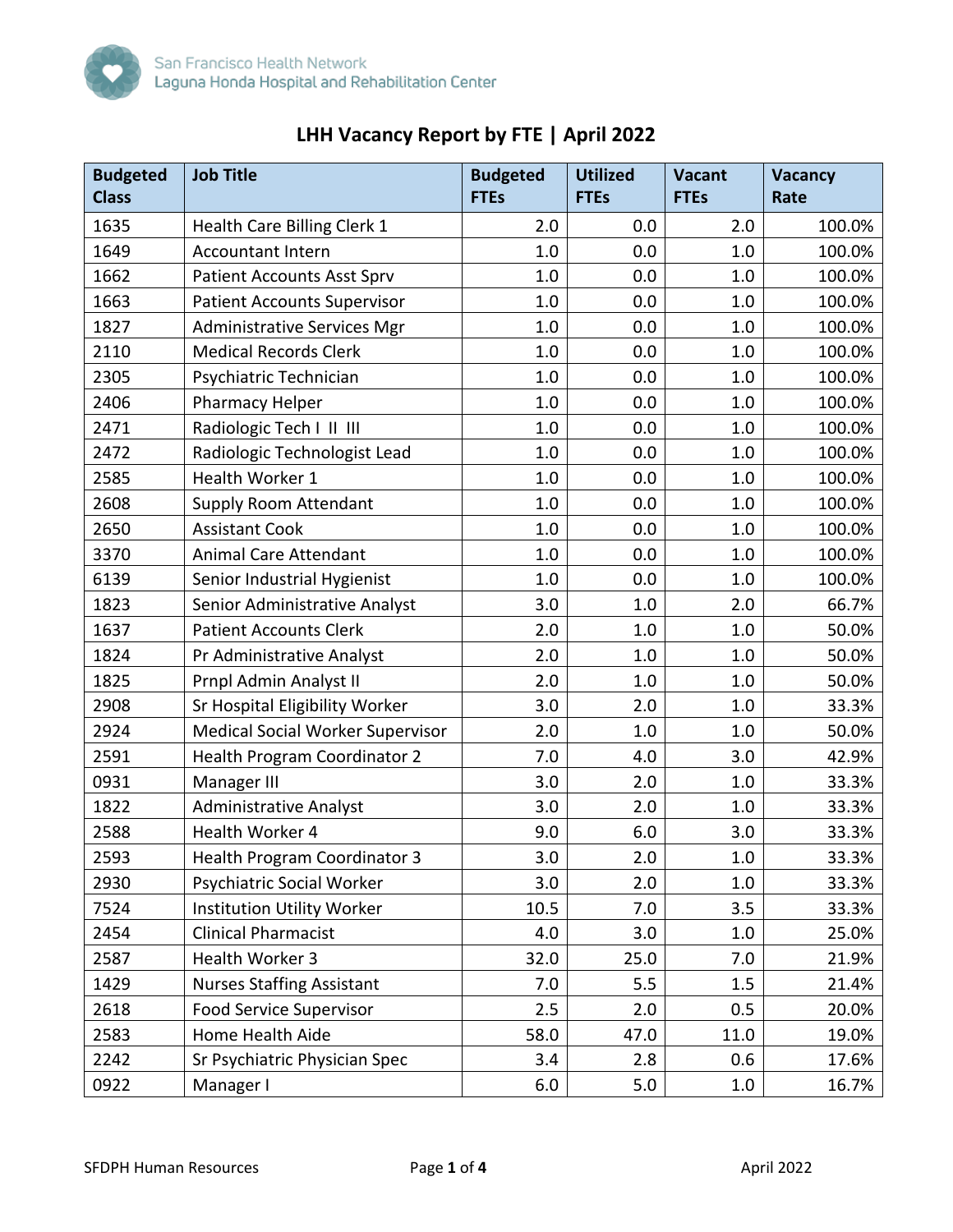

| <b>Budgeted</b><br><b>Class</b> | <b>Job Title</b>                     | <b>Budgeted</b><br><b>FTEs</b> | <b>Utilized</b><br><b>FTEs</b> | <b>Vacant</b><br><b>FTEs</b> | <b>Vacancy</b><br>Rate |
|---------------------------------|--------------------------------------|--------------------------------|--------------------------------|------------------------------|------------------------|
| 2323                            | <b>Clinical Nurse Specialist</b>     | 6.0                            | 5.0                            | 1.0                          | 16.7%                  |
| 2430                            | <b>Medical Evaluations Assistant</b> | 6.0                            | 5.0                            | 1.0                          | 16.7%                  |
| 2740                            | Porter Supervisor 1                  | 6.0                            | 5.0                            | 1.0                          | 16.7%                  |
| 7334                            | <b>Stationary Engineer</b>           | 13.0                           | 11.0                           | 2.0                          | 15.4%                  |
| 1708                            | Senior Telephone Operator            | 3.5                            | 3.0                            | 0.5                          | 14.3%                  |
| 2554                            | <b>Therapy Aide</b>                  | 7.0                            | 6.0                            | 1.0                          | 14.3%                  |
| 2604                            | Food Service Worker                  | 68.0                           | 59.5                           | 8.5                          | 12.5%                  |
| 2654                            | Cook                                 | 8.0                            | 7.0                            | 1.0                          | 12.5%                  |
| 2450                            | Pharmacist                           | 9.3                            | 8.3                            | 1.0                          | 10.8%                  |
| 2920                            | <b>Medical Social Worker</b>         | 19.7                           | 17.7                           | 2.0                          | 10.2%                  |
| 2548                            | <b>Occupational Therapist</b>        | 10.0                           | 9.0                            | 1.0                          | 10.0%                  |
| 2736                            | Porter                               | 102.0                          | 92.0                           | 10.0                         | 9.8%                   |
| 1406                            | Senior Clerk                         | 11.0                           | 10.0                           | 1.0                          | 9.1%                   |
| 2606                            | Senior Food Service Worker           | 11.5                           | 10.5                           | 1.0                          | 8.7%                   |
| 2320                            | <b>Registered Nurse</b>              | 204.5                          | 189.0                          | 15.5                         | 7.6%                   |
| 2303/2302                       | Patient Care Assistant/CNA           | 453.0                          | 419.0                          | 34.0                         | 7.5%                   |
| 2556                            | <b>Physical Therapist</b>            | 14.3                           | 13.3                           | 1.0                          | 7.0%                   |
| 2312                            | <b>Licensed Vocational Nurse</b>     | 102.5                          | 98.0                           | 4.5                          | 4.4%                   |
| 2232                            | Senior Physician Specialist          | 23.8                           | 23.3                           | 0.5                          | 2.2%                   |
| 2322                            | <b>Nurse Manager</b>                 | 26.5                           | 26.0                           | 0.5                          | 1.9%                   |
| 1634                            | <b>Principal Account Clerk</b>       | 1.0                            | 1.0                            | 0.0                          | 1.0%                   |
| 2409                            | <b>Pharmacy Technician</b>           | 12.1                           | 12.0                           | 0.1                          | 0.8%                   |
| 1632                            | Senior Account Clerk                 | 3.0                            | 3.0                            | 0.0                          | 0.3%                   |
| 0923                            | Manager II                           | 3.0                            | 3.0                            | 0.0                          | 0.0%                   |
| 0933                            | Manager V                            | 1.0                            | 1.0                            | 0.0                          | 0.0%                   |
| 0941                            | Manager VI                           | 2.0                            | 2.0                            | 0.0                          | 0.0%                   |
| 0942                            | Manager VII                          | 1.0                            | 1.0                            | 0.0                          | 0.0%                   |
| 0943                            | Manager VIII                         | 2.0                            | 2.0                            | 0.0                          | 0.0%                   |
| 1165                            | Manager Dept Public Health           | 1.0                            | 1.0                            | 0.0                          | 0.0%                   |
| 1208                            | <b>Principal Clerk</b>               | 1.0                            | 1.0                            | 0.0                          | 0.0%                   |
| 1404                            | Clerk                                | 1.0                            | 1.0                            | 0.0                          | 0.0%                   |
| 1408                            | <b>Principal Clerk</b>               | 1.0                            | 1.0                            | 0.0                          | 0.0%                   |
| 1428                            | <b>Unit Clerk</b>                    | 16.0                           | 16.0                           | 0.0                          | 0.0%                   |
| 1630                            | <b>Account Clerk</b>                 | 1.0                            | 1.0                            | 0.0                          | 0.0%                   |
| 1636                            | Health Care Billing Clerk 2          | 8.0                            | 8.0                            | 0.0                          | 0.0%                   |
| 1652                            | <b>Accountant II</b>                 | 1.0                            | 1.0                            | 0.0                          | 0.0%                   |
| 1654                            | <b>Accountant III</b>                | 3.0                            | 3.0                            | 0.0                          | $0.0\%$                |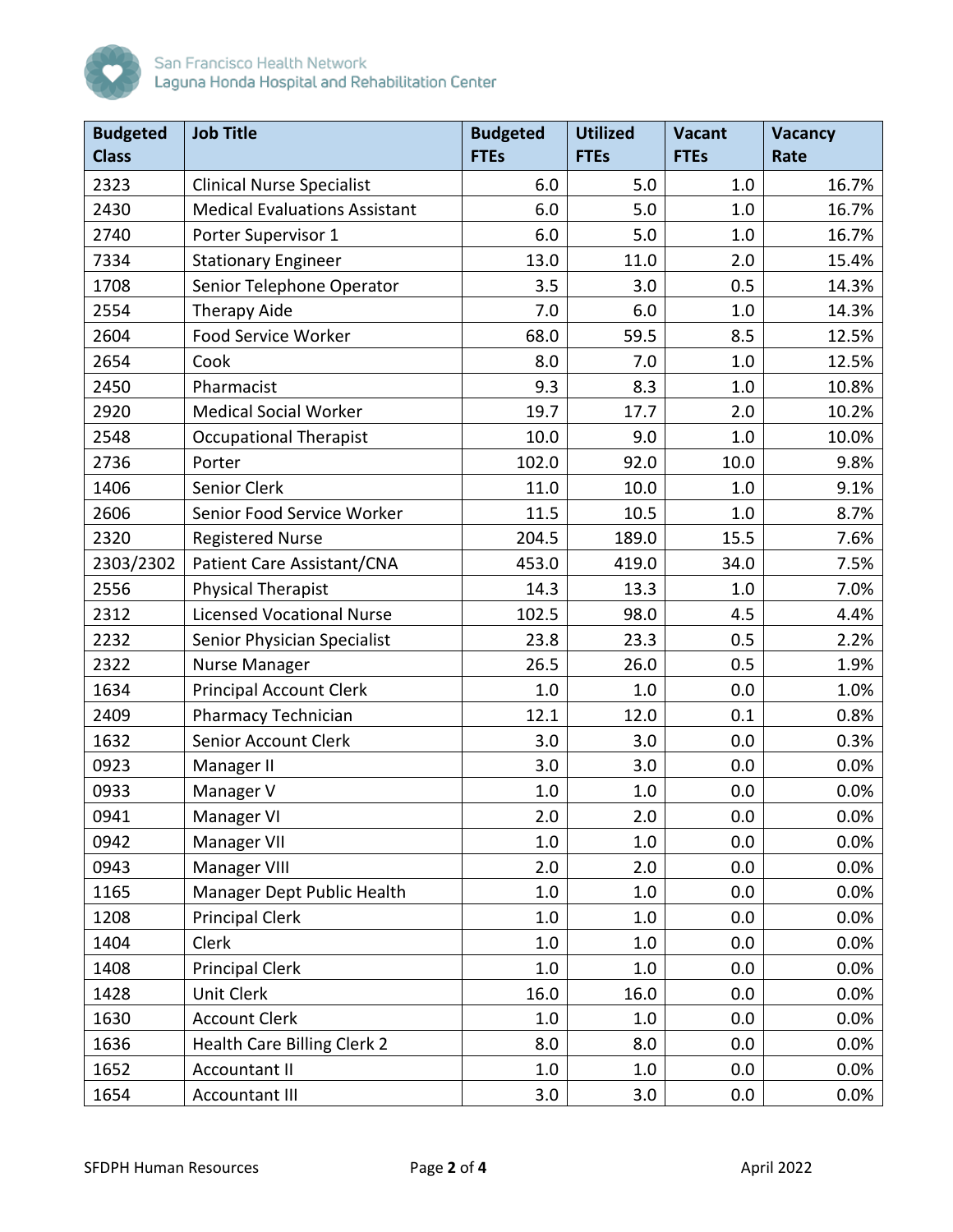

| <b>Budgeted</b><br><b>Class</b> | <b>Job Title</b>                     | <b>Budgeted</b><br><b>FTEs</b> | <b>Utilized</b><br><b>FTEs</b> | <b>Vacant</b><br><b>FTEs</b> | <b>Vacancy</b><br>Rate |
|---------------------------------|--------------------------------------|--------------------------------|--------------------------------|------------------------------|------------------------|
| 1657                            | <b>Accountant IV</b>                 | 2.0                            | 2.0                            | 0.0                          | 0.0%                   |
| 1664                            | <b>Patient Accounts Manager</b>      | 1.0                            | 1.0                            | 0.0                          | 0.0%                   |
| 1820                            | Junior Administrative Analyst        | 1.0                            | 1.0                            | 0.0                          | 0.0%                   |
| 1934                            | Storekeeper                          | 6.0                            | 6.0                            | 0.0                          | 0.0%                   |
| 1942                            | <b>Asst Materials Coordinator</b>    | 2.0                            | 2.0                            | 0.0                          | 0.0%                   |
| 1944                            | <b>Materials Coordinator</b>         | 1.0                            | 1.0                            | 0.0                          | 0.0%                   |
| 2105                            | Patient Svcs Finance Tech            | 1.0                            | 1.0                            | 0.0                          | 0.0%                   |
| 2106                            | Med Staff Svcs Dept Spc              | 1.0                            | 1.0                            | 0.0                          | 0.0%                   |
| 2230                            | <b>Physician Specialist</b>          | 1.1                            | 1.1                            | 0.0                          | 0.0%                   |
| 2324                            | <b>Nursing Supervisor</b>            | 8.0                            | 8.0                            | 0.0                          | 0.0%                   |
| 2390                            | Central Processing & Dist Tech       | 4.0                            | 4.0                            | 0.0                          | 0.0%                   |
| 2392                            | Sr Cent Proc & Dist Tech             | 1.0                            | 1.0                            | 0.0                          | 0.0%                   |
| 2424                            | X-Ray Laboratory Aide                | 1.0                            | 1.0                            | 0.0                          | 0.0%                   |
| 2453                            | <b>Supervising Pharmacist</b>        | 1.0                            | 1.0                            | 0.0                          | 0.0%                   |
| 2536                            | <b>Respiratory Care Practitioner</b> | 3.0                            | 3.0                            | 0.0                          | 0.0%                   |
| 2542                            | <b>Speech Pathologist</b>            | 2.0                            | 2.0                            | 0.0                          | 0.0%                   |
| 2550                            | Senior Occupational Therapist        | 1.0                            | 1.0                            | 0.0                          | 0.0%                   |
| 2555                            | <b>Physical Therapist Assistant</b>  | 2.0                            | 2.0                            | 0.0                          | 0.0%                   |
| 2558                            | <b>Senior Physical Therapist</b>     | 2.0                            | 2.0                            | 0.0                          | 0.0%                   |
| 2574                            | <b>Clinical Psychologist</b>         | 3.5                            | 3.5                            | 0.0                          | 0.0%                   |
| 2586                            | Health Worker 2                      | 2.0                            | 2.0                            | 0.0                          | 0.0%                   |
| 2619                            | Senior Food Service Supervisor       | 1.0                            | 1.0                            | 0.0                          | 0.0%                   |
| 2620                            | Food Service Mgr Administrator       | 3.0                            | 3.0                            | 0.0                          | 0.0%                   |
| 2622                            | Dietetic Technician                  | 3.0                            | 3.0                            | 0.0                          | 0.0%                   |
| 2624                            | Dietitian                            | 7.5                            | 7.5                            | 0.0                          | 0.0%                   |
| 2626                            | <b>Chief Dietitian</b>               | $1.0\,$                        | 1.0                            | 0.0                          | 0.0%                   |
| 2656                            | Chef                                 | 1.0                            | 1.0                            | 0.0                          | 0.0%                   |
| 2738                            | <b>Porter Assistant Supervisor</b>   | 1.0                            | 1.0                            | 0.0                          | 0.0%                   |
| 2785                            | Asst General Services Manager        | 2.0                            | 2.0                            | 0.0                          | 0.0%                   |
| 2903                            | <b>Hospital Eligibility Worker</b>   | 4.0                            | 4.0                            | 0.0                          | 0.0%                   |
| 2909                            | <b>Hospital Elig Wrk Supervisor</b>  | 1.0                            | 1.0                            | 0.0                          | 0.0%                   |
| 2922                            | Senior Medical Social Worker         | 1.0                            | 1.0                            | 0.0                          | 0.0%                   |
| 3417                            | Gardener                             | 2.0                            | 2.0                            | 0.0                          | 0.0%                   |
| 4321                            | Cashier 2                            | 2.0                            | 2.0                            | 0.0                          | 0.0%                   |
| 5268                            | Architect                            | 1.0                            | 1.0                            | 0.0                          | 0.0%                   |
| 5502                            | Project Manager 1                    | 1.0                            | 1.0                            | 0.0                          | 0.0%                   |
| 6138                            | Industrial Hygienist                 | 1.0                            | 1.0                            | 0.0                          | $0.0\%$                |